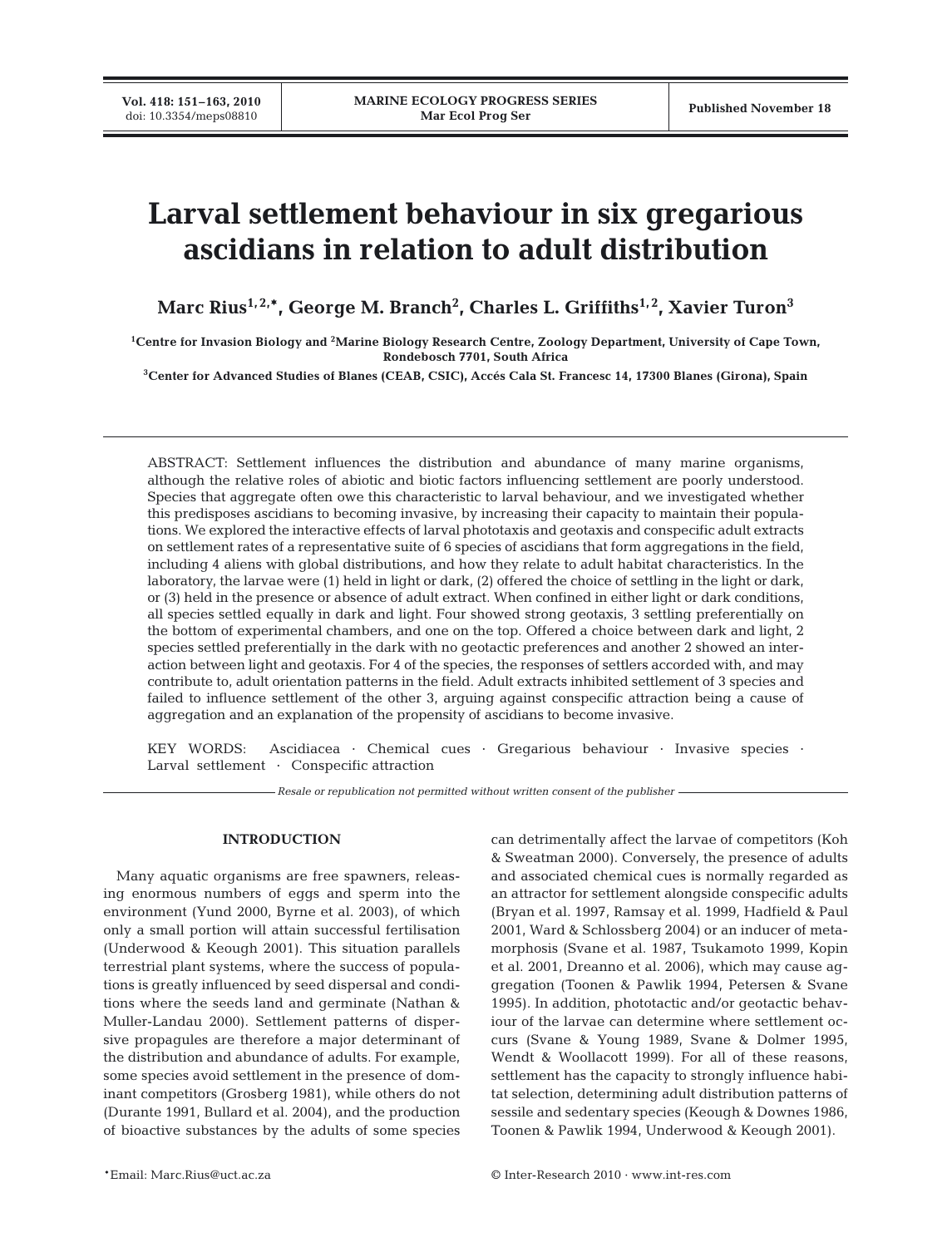Propagule pressure, defined as the combined effect of the number of individuals introduced and the number of introduction attempts, has been identified as an important predictor of invasiveness of non-native species (Colautti et al. 2006). Because conditions for propagule establishment and development often differ between the native and invaded ranges, most invasive species perform differently in localities to which they are introduced, where they are often more abundant (DeWalt et al. 2004, Kasper et al. 2008), larger (Ross & Auge 2008), comparatively free of predators (Wolfe 2002), less prone to parasitism (Calvo-Ugarteburu & McQuaid 1998) and have a higher reproductive output (Hinz & Schwarzlaender 2004). Moreover, invasive species generally show a strongly aggregated distribution (Kopin et al. 2001, Dulloo et al. 2002, Campbell & Donlan 2005, Dupont et al. 2006) and form large monospecific stands that can monopolise available habitat (Simberloff et al. 2005, Rius et al. 2009a). Consequently, species that are gregarious or aggregate may be pre-adapted to becoming alien invaders because they will more readily form groups that are sufficiently concentrated to be reproductively viable, whereas non-gregarious species will have more difficulty in reaching a viable density after arrival in a new environment. A possible mechanism for aggregated distribution might be gregarious settlement around conspecifics, which may help to secure alien species in their new environment. Despite their potential importance, both gregariousness and kinship concepts have scarcely been applied to the study of invasive species, although they could elucidate evolutionary processes behind biological invasions.

Marine ecosystems have experienced dramatic increases in the rate of introductions of non-indigenous species (Cohen & Carlton 1998, Whiteley & Bendell-Young 2007). Most of the species responsible for marine biological invasions are from lower trophic levels, with filter-feeding invertebrates making up 70% of invasions in coastal areas (Byrnes et al. 2007). Ascidians are major contributors (Lambert 2005, 2007), and can severely modify the structure of coastal habitats by forming large aggregates (Lambert & Lambert 2003, Castilla et al. 2004, Rius et al. 2009a). Adults live attached to hard substrata (Monniot et al. 1991), and the only motile stage is their lecithotrophic larvae, which have very limited dispersal due to their short planktonic lifespans (Millar 1971, Svane & Young 1989). Some information is available regarding the distribution of adult ascidians in the field (e.g. Turon 1990, Mastrototaro et al. 2008), although the settlement patterns that may explain these adult distributions are well-understood for only a few species (e.g. Howes et al. 2007). Many factors can influence ascidian larval behaviour and settlement, including light, gravity, temperature, salinity, presence of adults or competitors, biomechanical properties and energy limitations (Yamaguchi 1975, Svane et al. 1987, Svane & Young 1989, Young 1989, Vázquez & Young 1996, Thiyagarajan & Qian 2003, McHenry & Patek 2004, Bennett & Marshall 2005). Svane & Young (1989) stated that the time required for settlement of aggregated solitary ascidians is inversely related to the concentration of adult extracts to which larvae are exposed. Other studies have considered the effects of abiotic conditions on settlement (e.g. Young & Chia 1985, Svane & Dolmer 1995). However, no attempt has been made to analyse in combination the relative roles of biotic and abiotic factors on settlement for a representative set of species and their implication for the success of invasive populations.

We investigated the settlement patterns of larvae of 6 solitary ascidians found along the South African coast *(Ciona intestinalis*, *Ascidiella aspersa*, *Styela plicata*, *Microcosmus squamiger*, *Pyura herdmani* and *P. stolonifera)*, which belong to 4 different families from the 2 recognised orders of Ascidiacea (Kott 1985) and are all commonly found aggregated in the field (Petersen & Svane 1995, Rius et al. 2009a, Branch et al. 2010). We chose these species to include 4 introduced species with global distributions *(C. intestinalis*, *A. aspersa*, *S. plicata* and *M. squamiger)* and 2 large native species *(P. herdmani* and *P. stolonifera)* that are not known to be invasive, although congeners are recognised as invasive elsewhere (Castilla et al. 2004). These species are all important occupiers of hard substrata of coastal areas of South Africa (Branch et al. 2010). The larvae of 4 species have well-developed statocytes and ocelli (Griffiths 1976, Niermann-Kerkenberg & Hofmann 1989, Jacobs et al. 2008, authors pers. obs.) but *S. plicata* has a highly reduced ocellus (Ohtsuki 1990), and *M. squamiger* is unusual among Pyuridae in lacking an ocellus (authors pers. obs.; see also Svane & Young 1991 for a closely related species). Thus, 4 species were expected to have both light and geotactic preferences, while the larvae of the remaining 2 species were expected to respond to geotactic stimuli alone.

We examined how larval behaviour determines settlement patterns in different phototactic and geotactic conditions and in the presence or absence of conspecific extracts. The larval responses were compared with patterns of adult distribution in the field. *A priori*, we advanced 3 hypotheses: (1) Light will influence settlement, with dark being preferred over light in species that are found in dark habitats, and the opposite for those that occur in well-lit habitats. (2) Geotactic behaviour will be important in those species that have adults with clear orientation preferences. (3) Adult extracts will have a positive effect on settlement on all tested species, and will contribute to the aggregated patterns of distribution of adults.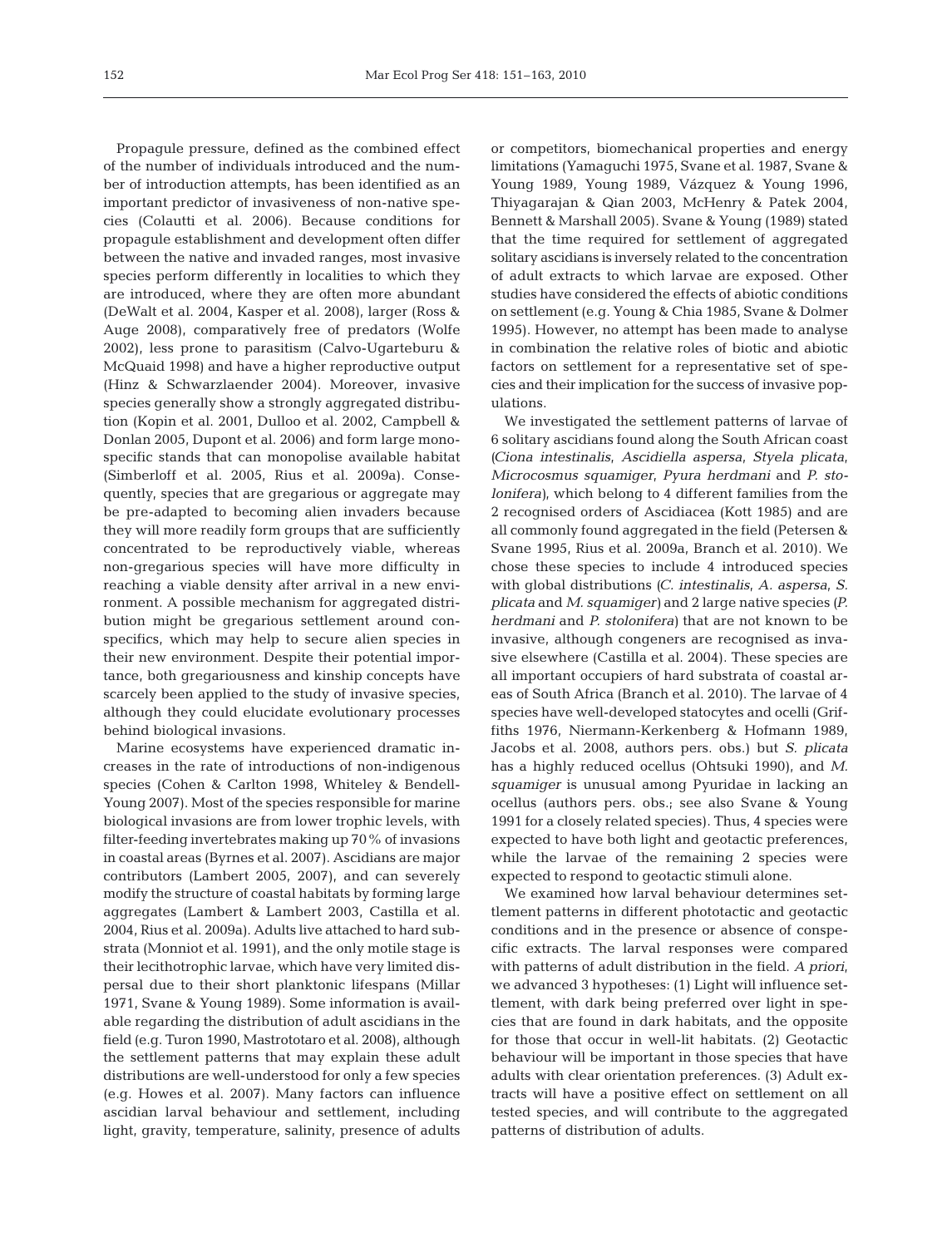#### **MATERIALS AND METHODS**

**Field sites and surveys of adults.** Adult ascidians were surveyed and sampled at the locations characterised in Table 1. At each location, we quantified adult distribution and associated circumstances. To standardise conditions, all sampling took place midday at 12:00 h on cloudless days in October/November 2009 at depths of no more than 1 m. At each locality,  $50 \times 50$  cm quadrats (n = 10 per substratum orientation) were placed on horizontal hard substrata facing upwards (0 to 10°), downwards (170 to 180°), or on vertical substrata (80 to 100°). The number of individuals of any of the 6 species present and the number of individuals per clump were counted. Due to the aggregating nature of ascidians and because they were often covered by algae or other fouling organisms, we removed clumps and brought them to the laboratory where they could be cleaned and sorted to count the number of individuals precisely. Light intensity was recorded at each sampling point by taking 3 random measurements within each quadrat using a photometer (Skye Instruments, Scientific Associates) fitted with a sensor (Quantum Sensor).

**Timing of laboratory experiments.** All laboratory experiments were conducted during the early spring of 2007 (end of August to early September) to coincide with the timing of reproductive maturity for all species: *Pyura stolonifera* and *Microcosmus squamiger* mature in spring and summer (Griffiths 1976, Rius et al. 2009a), *Ciona intestinalis* and *Styela plicata* in spring, summer and winter (Yamaguchi 1975, Rius et al. 2009b), and previous observations undertaken in South Africa (M. Rius unpublished data) on the remaining 2 species indicated that they mature in spring.

**Fertilisation methods.** About 10 adults of each species were collected from each of the locations specified in Table 1 and transported in insulated containers with 20 l seawater to the laboratory within 5 h. In the laboratory, specimens were housed in aerated seawater and maintained at room temperature (15°C).

All manipulations and experiments were undertaken in filtered seawater obtained using vacuum filtration through 10 µm pore size filters. For *Ciona intestinalis* and *Ascidiella aspersa*, artificial fertilisation followed the methods of Young & Chia (1985), which involved dissection and collection of gametes from the oviduct and sperm duct. For the remaining species, we followed the methods of Marshall et al. (2000), modified from those of Svane & Young (1991): gametes were extracted by dissection of the ripe gonads, and a mix of eggs and sperm was poured through a 100 µm filter with seawater into a small beaker, so the eggs were retained by the filter, but the excess sperm and seawater passed through into the beaker. For all species, we crossed the gametes of 4 individuals, preventing self-fertilisation. Developing embryos were placed in an aerated beaker (containing 500 ml of seawater) in a constant-temperature cabinet at 20°C and complete darkness. In all species, motile larvae hatched within 14 h of fertilisation.

**Experiments.** Our experimental units were transparent cylindrical Perspex containers, sealed at the top and bottom with Perspex sheets and held together with an elastic band. The cylinders were 11 mm tall and 44 mm in diameter, with exactly the same surface area  $(15.205 \text{ cm}^2)$  on the top, bottom and lateral surfaces, thus offering equivalent surface areas for larval settlement in each of these 3 orientations. The containers were placed in a seawater tank for 24 h prior to introduction of larvae, to create a biofilm, which is known to enhance settlement (Keough & Raimondi 1995). Once motile larvae of a given species were formed, we pipetted out and placed 20 larvae per container filled with seawater (final volume  $16.72 \text{ cm}^3$ ), and immersed the containers in seawater in a 200 ml beaker at 20°C for 24 h under the experimental conditions detailed below. The Perspex chamber was subsequently dismantled in seawater, so that any unattached larvae were washed away.

Table 1. Characteristics of the sites where each species was collected. The numbers of replicates used for each experimental trial and species are also indicated. Experiments - 1: light vs. dark; 2: half light vs. half dark; 3: tunic extracts. For details see 'Materials and methods: Experiments'

| Species               | Location           | Field sites -<br>Latitude/longitude<br>Substrata<br>Wave exposure |                |            |   |    |   |
|-----------------------|--------------------|-------------------------------------------------------------------|----------------|------------|---|----|---|
|                       |                    |                                                                   |                |            |   |    | 3 |
| Ciona intestinalis    | Cape Town harbour  | 34°54′22″ S, 18°25′37″ E                                          | Sheltered      | Artificial | 7 | 5  | 5 |
| Microcosmus squamiqer | Port Alfred marina | 33°35′41″ S, 26°53′32″ E                                          | Sheltered      | Artificial | 5 | 5  | 5 |
| Pyura herdmani        | Langebaan marina   | $33^{\circ}01'07''$ S, $17^{\circ}56'48''$ E Moderately exposed   |                | Artificial | 8 | 10 | 8 |
| Pyura stolonifera     | St. James          | 34° 07' 14" S, 18° 27' 31" E                                      | Highly exposed | Natural    | 3 | 3  | 3 |
| Ascidiella aspersa    | Cape Town harbour  | 34°54′22″ S, 18°25′ 37″ E                                         | Sheltered      | Artificial | 6 | 4  | 4 |
| Styela plicata        | Knysna marina      | 34° 03′ 17″ S, 23° 03′ 46″ E                                      | Sheltered      | Artificial | 5 | 5  | 6 |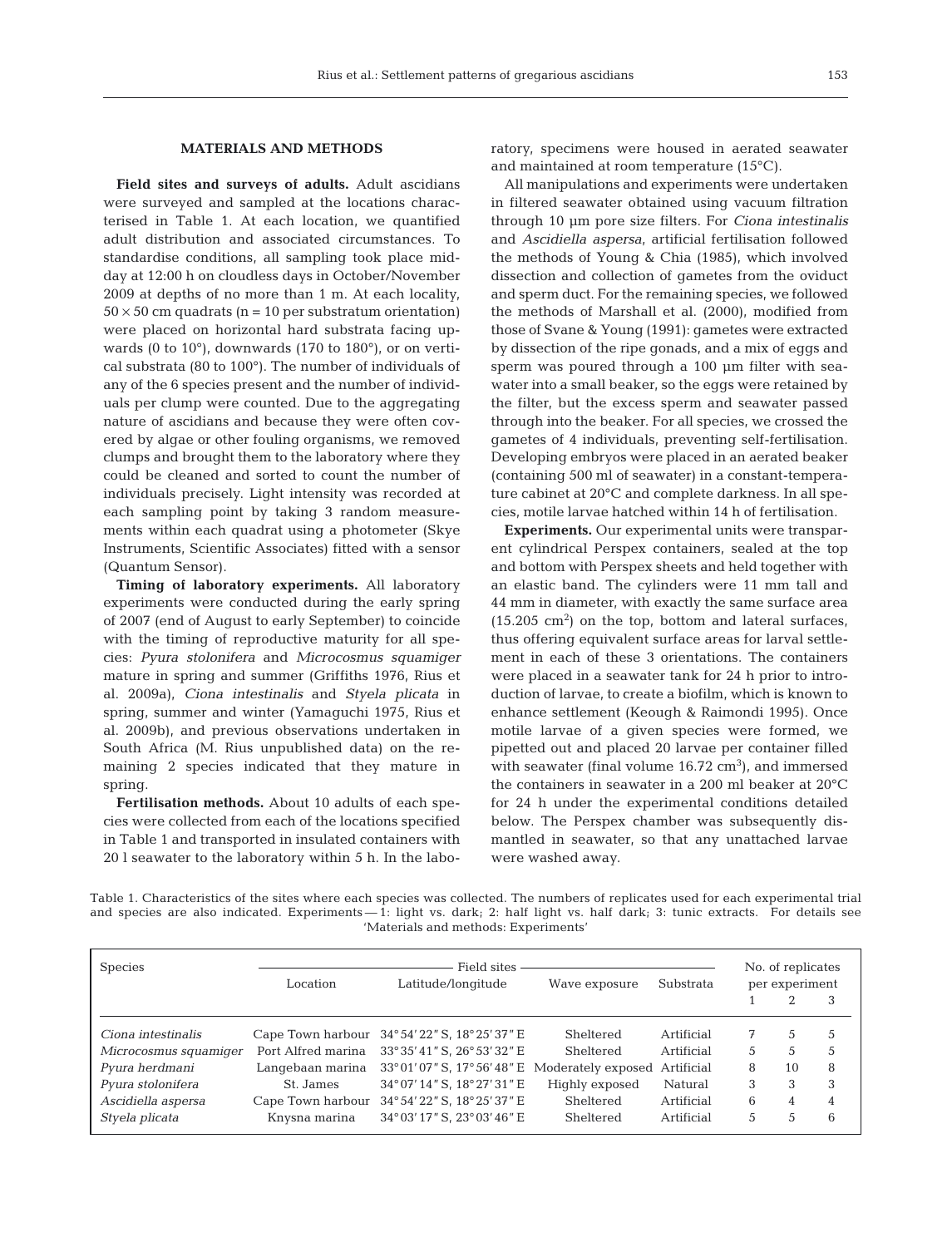We performed 3 experiments. The number of replicates (i.e. experimental units with 20 larvae each) per treatment and experiment varied from 3 to 10 due to variability in the number of larvae obtained (see Table 1). Once we obtained enough larvae in a given fertilisation event, we ran all experiments described below in parallel.

The first experiment (Expt 1) involved exposing the chambers with larvae to either artificial light (47 µmol  $m^{-2}$  s<sup>-1</sup>) or complete darkness (0 µmol m<sup>-2</sup> s<sup>-1</sup>).

In the second experiment (Expt 2), which was modified from the approach of Jiang et al. (2005), we placed larvae in chambers in which half of the top, bottom and lateral surfaces was covered by black tape (reducing the light to 0.4  $\mu$ mol m<sup>-2</sup> s<sup>-1</sup>), while the other half of these surfaces was exposed to the same artificial light  $(47 \text{ \mu mol m}^{-2} \text{ s}^{-1}).$ 

The third experiment (Expt 3) tested the effect of adult extracts on larval settlement, and for this we followed the general method of Svane et al. (1987), which involved dissolving tunic extracts in seawater. An initial concentration of 0.5 g (wet weight) of tunic, previously homogenised using a blender and filtered to eliminate the biggest fragments, was diluted in seawater to obtain a final concentration of 5% in the experimental chambers. Settlement of larvae in seawater with or without tunic extracts (control treatment) was then compared in complete darkness.

In all 3 experiments, a stereomicroscope was used to count the numbers of settlers and score their orientation (top, bottom or lateral sides of the containers) after a 24 h period.

**Data analysis.** For the field data on adult distributions, a 1-way analysis of variance (ANOVA) on square-root transformed data was used to test for differences in adult orientations (upwards, downwards or vertical), with surface orientation as a fixed factor to compare the number of individuals per quadrat for each species. Tukey's Honestly Significant Difference (HSD) post hoc tests were subsequently performed to assess significant differences among different orientations. To evaluate among the different species the level of gregariousness found in the field, we compared the number of individuals per clump found for each species using a 1-way ANOVA, with Species as a fixed factor. To test for differences in adult orientation, we used surface orientation as a fixed factor and compared the number of individuals per clump for each species using 1-way ANOVA. The data were 4th-root transformed, and significant differences were tested using pairwise comparisons with Tukey HSD post hoc tests.

For the laboratory experiments, we tabulated the number of settlers in 3-way frequency tables incorporating replicates (experimental chambers), treatments (light– dark, extract–control) and position of the settlers (bottom, lateral, top), and used log-linear models for formal statistical testing of the significance of these factors and their interactions (Knoke & Burke 1991). Full models (including all factors and their interactions) were compared to reduced models which omitted the interactions or individual factors. The expected value for each cell in the table under the reduced model was computed by an iterative Newton-Raphson algorithm. The goodness of fit of the table of expected values to the observed table was then evaluated by the likelihood ratio test (Quinn & Keough 2002), using the chi-squared distribution to assess levels of significance. A poor fit indicated that the factor or interaction omitted contributed significantly to explaining the observed values.

First, we tested the effect of the different replicates by fitting to the 3-way tables a model that excluded all interactions of the factor replicate with the other 2 factors (i.e. the terms Treatment  $\times$  Replicate, Position  $\times$ Replicate, and Treatment  $\times$  Position  $\times$  Replicate). This tested whether settlement levels in the different replicates were independent of the other factors. As these reduced models had a good fit to the observed values in all cases  $(p > 0.05$  in the likelihood ratio test), the different replicates were pooled and the analyses continued with 2-way tables (treatment and position as factors), with higher frequencies and fewer empty cells. The independence of these 2 factors was then examined by fitting a model that left out the interaction Treatment  $\times$  Position. If the reduced model had a good fit to the observed frequencies, we then left out, one at a time, each of the 2 factors to test separately their contribution to the observed outcomes. If the interaction was significant (i.e. the model without interaction had a poor fit), separate log-linear analyses were run for each factor at each level of the other factor.

In all cases where the factor 'position' proved significant, post hoc-like comparisons were used to test which particular position deviated significantly from expectation. This was done by setting the cells corresponding to the different positions as structural 0s (starting with the one with the highest standardised deviate from expectation), re-running the analyses and checking whether the significance of the factor position changed when omitting any given position.

In Expts 1 and 3, we additionally analysed the effects of respectively light intensity (light versus dark) and tunic extract (extract versus no extract) using *t*-tests on the proportions of settled larvae (arcsine square-root transformed). Position could not be analysed in these tests, as the different positions in chambers were not independent. The same constraint applied to the light/ dark factor in the second experiment, as the 2 levels were present in the same chamber and thus not independent. All analyses were performed with SYSTAT v.12.02.00.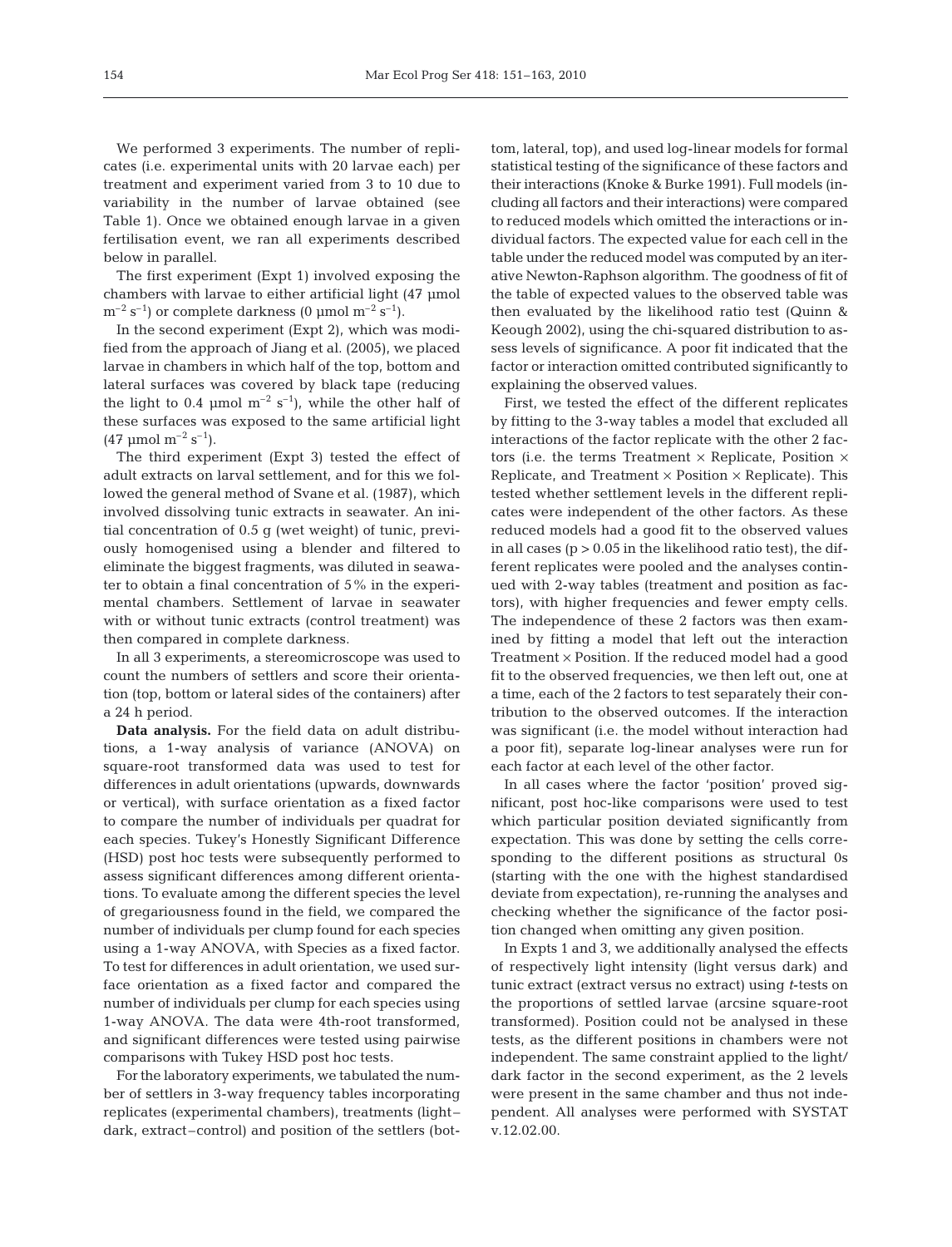## **RESULTS**

# **Adult distribution**

Each of the species examined exhibited differences in habitat orientation in the field (Fig. 1). *Ciona intestinalis*, *Microcosmus squamiger* and *Pyura herdmani* were most abundant on poorly lit surfaces, while *P. stolonifera* preferred well-lit surfaces. The 2 remaining species showed no obvious patterns with respect to light.

Orientation (Fig. 1) had significant effects on the density of individuals only in the case of the 3 pyurid species (ANOVA: *Microcosmus squamiger*,  $F_{2,7}$  = 5.351, p = 0.039, Tukey test, p < 0.05, Upwards > Downwards, both = Vertical; *Pyura herdmani*,  $F_{2,7}$  =



Fig. 1. Adult distribution in the field, indicated as the mean density of individuals, and mean light intensity in relation to surface orientation. Lines connecting levels of light intensity are inserted for guidance only. Error bars denote + 1 SE. Note differences in scales of *y*-axes

17.052, p = 0.002, Tukey test, p < 0.01, Downwards > other 2 categories; *P. stolonifera*,  $F_{2,7} = 5.097$ ,  $p = 0.043$ , Tukey test,  $p < 0.05$ , Upwards > Downwards, both = Vertical). In the case of the other 3 species, we did not find significant differences among orientations *(Ciona intestinalis F*2,7 = 0.503, p = 0.625; *Ascidiella aspersa*  $F_{2,7} = 0.672$ , p = 0.541; *Styela plicata*  $F_{2,7} = 2.641$ , p = 0.140), although *C. intestinalis* was most abundant on downward-facing surfaces, and both *A. aspersa* and *S. plicata* were more abundant on downward and vertical surfaces.

Light intensities were usually highest on vertical surfaces (Fig. 1) due to the characteristics of the floating pontoons from which all animals were collected, except *Pyura stolonifera*, which was collected from nat-

> ural rocky shore. Low light intensities on upward-facing surfaces for the remaining species reflected the fact that they grew on artificial substrata that were poorly illuminated due to other structures that screened them.

## **Effects of light and orientation on larval settlement**

In Expt 1, results for *Ascidiella aspersa* and *Styela plicata* were not analysed due to the low number of settlers. For the remaining species, there was no significant interaction of the light treatment with the position of the settlers (Table 2). When the 2 factors were analysed separately, no effect of the light/dark treatment was found (Fig. 2, Table 2 and *t*-tests on proportion of settlers: all  $p > 0.05$ ). For the position factor, *Ciona intestinalis* showed a clear preference for settlement on top surfaces, whereas the 3 species belonging to the family Pyuridae *(Microcosmus squamiger*, *Pyura herdmani* and *P. stolonifera)* settled significantly more often on the bottom than elsewhere (Fig. 2, Table 2).

In Expt 2, in which the larvae had the option of settling on light or dark surfaces in the same chamber, a different picture emerged (Table 3, Fig. 3). Again, the low number of settlers prevented analyses of *Ascidiella aspersa* and *Styela plicata*. For *Ciona intestinalis* and *Microcosmus squamiger*, no significant interaction was found between treatment and position. Con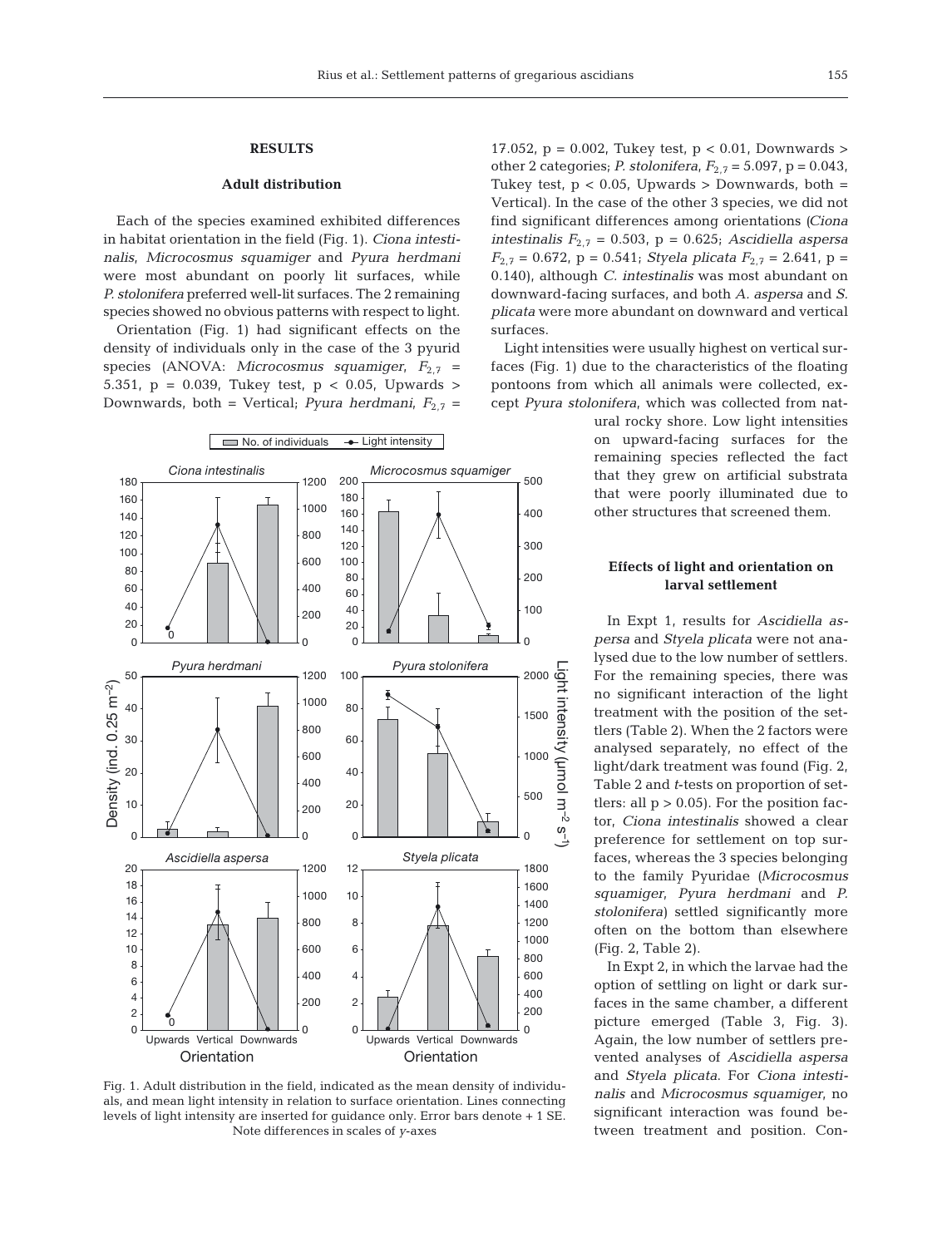Table 2. Log-linear analyses of the outcomes of Expt 1. Post hoc-like comparisons were performed when appropriate. LR: likelihood ratio; df: degrees of freedom. Significant values are indicated in **bold**

|                         | $Log-$<br>likelihood | LR.<br>$\chi^2$ | df             | p       | Pairwise comparisons                    |
|-------------------------|----------------------|-----------------|----------------|---------|-----------------------------------------|
| Ciona intestinalis      |                      |                 |                |         |                                         |
| $Light \times Position$ | $-15.320$            | 0.594           | 2              | 0.743   |                                         |
| Light                   | $-15.691$            | 1.340           | 3              | 0.720   |                                         |
| Position                | -73.624              | 117.200         |                |         | $4 \times 0.001$ Top > Lateral = Bottom |
| Microcosmus squamiger   |                      |                 |                |         |                                         |
| $Light \times Position$ | $-11.064$            | 4.955           | 2              | 0.084   |                                         |
| Light                   | $-11.284$            | 5.390           | 3 <sup>7</sup> | 0.145   |                                         |
| Position                | $-53.378$            | 89.580          |                |         | $4 \times 0.001$ Bottom > Lateral = Top |
| Pyura herdmani          |                      |                 |                |         |                                         |
| $Light \times Position$ | $-6.246$             | 1.778           | 3              | 0.619   |                                         |
| Light                   | $-6.555$             | 2.400           | 4              | 0.663   |                                         |
| Position                | $-30.570$            | 89.580          |                |         | $4 \times 0.001$ Bottom > Lateral = Top |
| Pyura stolonifera       |                      |                 |                |         |                                         |
| $Light \times Position$ | $-11.249$            | 1.447           | 2              | 0.485   |                                         |
| Light                   | $-11.261$            | 1.470           | 3              | 0.689   |                                         |
| Position                | $-21.709$            | 22.370          | 4              | < 0.001 | $Bottom > Lateral = Top$                |



trary to the previous experiment, both species showed a marked preference for dark surfaces, and no significant preference for any orientation (Table 3). In the case of the 2 *Pyura* species, *P. herdmani* and *P. stolonifera*, a significant interaction existed (Table 3). *P. herdmani* continued to prefer bottom surfaces in the light but selected both bottom and top in the dark. *P. stolonifera* changed light preferences depending on the surface considered, but overall more larvae settled in light (Fig. 3) and preferred lateral surfaces in the lit part of the chambers. These results are generally in accordance with what we found in the field for adults of *C. intestinalis*, *M. squamiger* and *P. herdmani* (see Fig. 1), all of which settled in the dark, and also for *P. stolonifera*, which (largely) settled in the light.

The 4 species that displayed significant geotactic patterns in Expt 1 shifted to a more random pattern in Expt 2, with 2 species *(Ciona intestinalis* and *Microcosmus squamiger)* now showing no geotactic preferences, and the other 2 species *(Pyura herdmani* and *P. stolonifera)* showing greater settlement on lateral and top surfaces than previously.

#### **Effect of tunic extracts**

Three species *(Styela plicata*, *Pyura herdmani* and *P. stolonifera)* showed no effect of tunic extracts in the water (Fig. 4, Table 4 and *t*-tests, p > 0.05). The other 3 showed a significant inhibition of settlement in the presence of tunic extracts (Fig. 4, Table 4, and *t*-tests, all p < 0.05), although in *Ciona intestinalis* the log-linear analysis revealed a significant interaction, with the extract inhibition being significant for the lateral and top surfaces only (Table 4).

The geotactic behaviour found in Expt 1 testing light vs. dark effects was maintained across all species in Expt 3, with the 3 pyurids *Microcosmus squamiger*, *Pyura herdmani* and *P. stolonifera* settling preferentially on the bottom (Fig. 4). For *Ciona intestinalis*, the highest number of settlers was again on top surfaces, although in the

Fig. 2. Mean percentage settlement in relation to position (bottom, lateral or top) and treatment (light: grey bars, dark: black bars) in Expt 1, in which larvae were held either in the dark or in the light. Error bars denote +1 SE. Note differences in scales of *y*-axes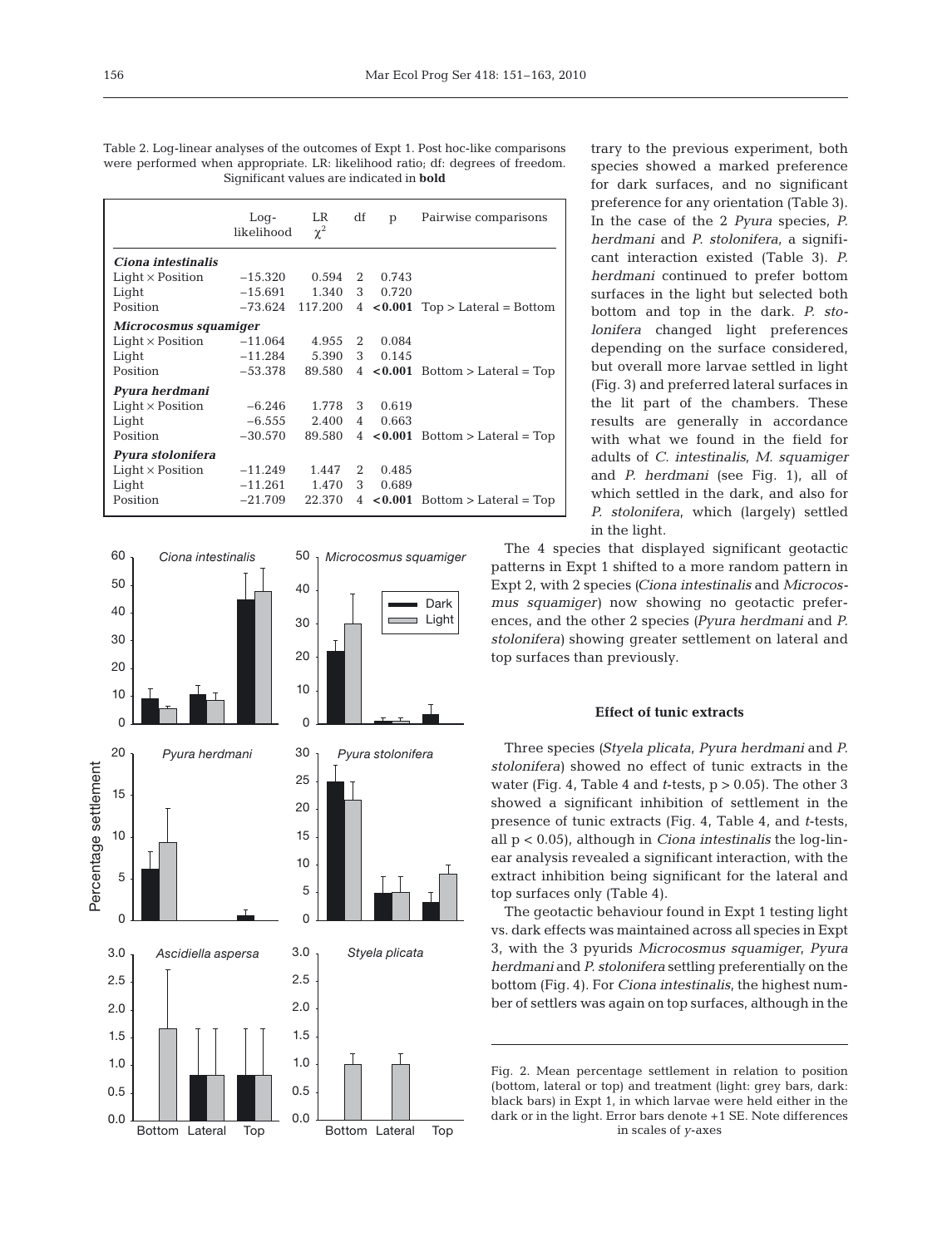Table 3. Log-linear analyses of the outcomes of Expt 2. Interaction was tested first and, if significant, each factor was tested at fixed levels of the other factor. Post hoc-like comparisons were performed when appropriate. LR: likelihood ratio; df: degrees of freedom. Significant values are indicated in **bold**

|                         | $Log-$<br>likelihood | LR<br>$\chi^2$ | df             | p             | Pairwise comparisons             |
|-------------------------|----------------------|----------------|----------------|---------------|----------------------------------|
| Ciona intestinalis      |                      |                |                |               |                                  |
| $Light \times Position$ | $-11.252$            | 3.138          | 2              | 0.208         |                                  |
| Light                   | $-18.480$            | 17.593         | 3              |               | $< 0.001$ Dark > Light           |
| Position                | $-13.683$            | 7.999          | $\overline{4}$ | 0.092         |                                  |
| Microcosmus squamiger   |                      |                |                |               |                                  |
| $Light \times Position$ | $-6.792$             | 2.047          | 2              | 0.359         |                                  |
| Light                   | $-12.277$            | 13.018         | 3              |               | $0.001$ Dark > Light             |
| Position                | $-7.914$             | 4.290          | $\overline{4}$ | 0.326         |                                  |
| Pyura herdmani          |                      |                |                |               |                                  |
| $Light \times Position$ | $-20.333$            | 17.661         |                | $2 \le 0.001$ |                                  |
| Light (Bottom)          | -5.493               | 1.093          | $\mathbf{1}$   | 0.296         |                                  |
| Light (Lateral)         | $-2.477$             | 0.340          | 1              | 0.560         |                                  |
| Light (Top)             | $-22.554$            | 36.610         | $\mathbf{1}$   |               | $< 0.001$ Dark $>$ Light         |
| Position (with light)   | $-15.918$            | 21.449         | $\overline{2}$ |               | $< 0.001$ Bottom > Lateral = Top |
| Position                | $-29.885$            | 47.161         | $\mathbf{2}$   |               | $< 0.001$ Bottom = Top > Lateral |
| (with darkness)         |                      |                |                |               |                                  |
| Pyura stolonifera       |                      |                |                |               |                                  |
| $Light \times Position$ | $-15.085$            | 17.082         |                | $2 \le 0.001$ |                                  |
| Light (Bottom)          | $-4.405$             | 5.545          | $\mathbf{1}$   | 0.019         | Dark > Light                     |
| Light (Lateral)         | $-10.628$            | 14.699         | 1              |               | $< 0.001$ Light > Dark           |
| Light (Top)             | $-4.405$             | 5.545          | 1              |               | $0.019$ Light > Dark             |
| Position (with light)   | $-15.007$            | 22.190         | $2^{\circ}$    |               | $< 0.001$ Lateral > Top > Bottom |
| Position                | $-5.624$             | 5.982          | 2              | 0.050         |                                  |
| (with darkness)         |                      |                |                |               |                                  |

presence of adult extract there was no significant difference between top and bottom (Table 4). For *Ascidiella aspersa* there were no position effects, and for *Styela plicata* there was no effect of either extract or position on settlement in the chambers.

#### **Integrating field and laboratory data**

Comparing the level of aggregation and the overall abundance of individuals in the field (see Figs. 1 & 5), a consistent pattern emerged: the more abundant a species was in a particular orientation, the more individuals there were per clump. *Microcosmus squamiger* and *Pyura stolonifera* showed the highest numbers of individuals per clump (Fig. 5), but significant differences existed only between *P. stolonifera* and 2 other species (ANOVA: *F*5,54 = 4.207; p = 0.003, Tukey test, *P. stolonifera* > *Styela plicata* = *P. herdmani*, p < 0.05). In terms of the numbers of individuals per clump in relation to orientation in the field (Fig. 5), significant differences emerged for 2 species (ANOVA: *M. squamiger*,  $F_{2,7} = 6.689$ ,  $p = 0.024$ , Tukey test: Upwards greater than the other 2 orientations, p < 0.05; *P. herdmani*, *F*2,7 = 38.068, p < 0.001, Tukey test: Downward greater than the other 2 orientations,  $p < 0.001$ ).

For an overall perspective of the geotactic preference of each species, we pooled together all settlement data generated from the 3 laboratory experiments, on the assumption that in terms of geotactic behaviour, larvae in the field would encounter a combination of both phototactic stimuli and adult extracts. Setting aside *Ascidiella aspersa* and *Styela plicata* on the grounds that their settlement rates were too low for consideration, the mean percentage of settlers on each surface showed the same trend as the number of individuals per clump for 3 species *(Microcosmus squamiger*; *Pyura stolonifera* and *Ciona intestinalis)*, whereas *P. herdmani* showed no correlation (Fig. 5).

Three trends emerged from the laboratory data (as summarised in Table 5). First, in relation to orientation, 1 species *(Ciona intestinalis)* tended to settle preferentially on the top, whereas 3 *(Microcosmus squamiger*, *Pyura herdmani*, *P. stolonifera)* preferred settling on the bottom in Expt 1, with almost the same pattern emerging in Expt 3. In Expt 2, the geotactic responses evident in Expt 1 were either absent or altered.

*Ascidiella aspersa* and *Styela plicata* could be analysed with respect to geotactic behaviour only in Expt 3, and neither showed any preference.

Second, in terms of light/dark responses, none of the 4 species analysed showed any statistical preferences in Expt 1, where the larvae were held either in light or dark. However, in Expt 2, when they had a choice between dark and light, 3 species *(Ciona intestinalis*, *Microcosmus squamiger* and *Pyura herdmani)* displayed preference for settling in the dark, and a fourth *(P. stolonifera)* settled most often in the light, although this preference changed on bottom surfaces, leading to an interaction between the factors.

Third, in relation to the presence or absence of adult tunic extracts in Expt 3, 3 species showed no response, while settlement of the other 3 *(Ciona intestinalis, Microcosmus squamiger* and *Ascidiella aspersa)* was inhibited in the presence of tunic extracts.

## **DISCUSSION**

To a large extent, the range of conditions where adults of each species occurred in the field correlated well with the behaviour of the larvae in the laboratory. *Ciona intestinalis* is a common fouling species in shel-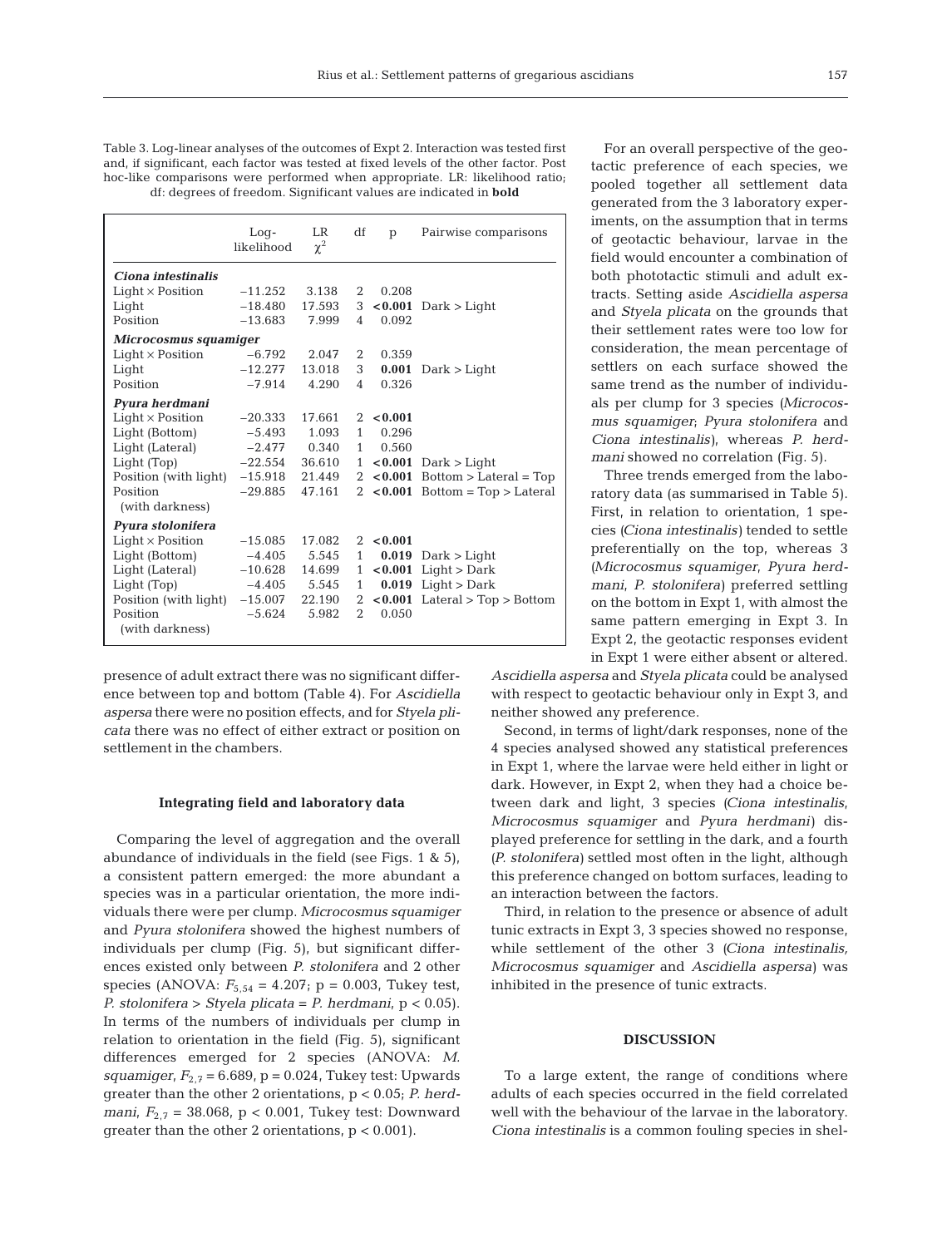

Fig. 3. Mean percentage settlement in relation to position (bottom, lateral and top) and treatment (light: grey bars, dark: black bars) in Expt 2, in which larvae had the choice of settling in light or dark portions of the same chamber. Error bars denote +1 SE. Note differences in the scales of *y*-axes

tered marinas and harbours (Monniot et al. 2001, Lambert & Lambert 2003), where it is found in relatively dark places on the lower surfaces of substrata (Branch & Branch 1981, this study). Correlated with this, its larvae showed preferences for dark conditions and settlement beneath the upper surface of the experimental chambers. *Pyura stolonifera* lives on well-lit upper or lateral surfaces, and its larvae settled on the bottoms or sides of chambers and preferred light conditions when settling on the sides. *Microcosmus squamiger* and *P. herdmani* adults displayed clear preferences for dark surfaces, and accordingly their larvae preferred dark conditions and upward-facing surfaces. Both *Ascidiella aspersa* and *Styela plicata* exhibited no habitat preference in the field and no preferential geotactic or phototactic larval responses. Overall, the first 2 of our

![](_page_7_Figure_4.jpeg)

Fig. 4. Mean percentage settlement with respect to position (bottom, lateral and top) and treatment (control: grey bars, tunic extract: black bars) in Expt 3, in which larvae were held in chambers either with or without adult extract. Error bars denote +1 SE. Note differences in the scales of *y*-axes

initial hypotheses (phototactic preference for dark places and geotactic behaviour in those species with clear orientation preference) were supported, emphasising the importance of settlement in determining adult distribution patterns, with 4 of the 6 species displaying larval behaviour that was in agreement with field observations. In addition, we showed how the biotic factor examined (presence or absence of tunic extracts) and the 2 abiotic factors (phototaxis and geotaxis) can play an integrated role in determining settlement patterns, providing insight into how such factors may influence adult distribution in the field.

In the first experiment, when larvae were held under either light or dark conditions, geotactic preferences drove larval behaviour. However, in the second experiment, when larvae had the option of choosing between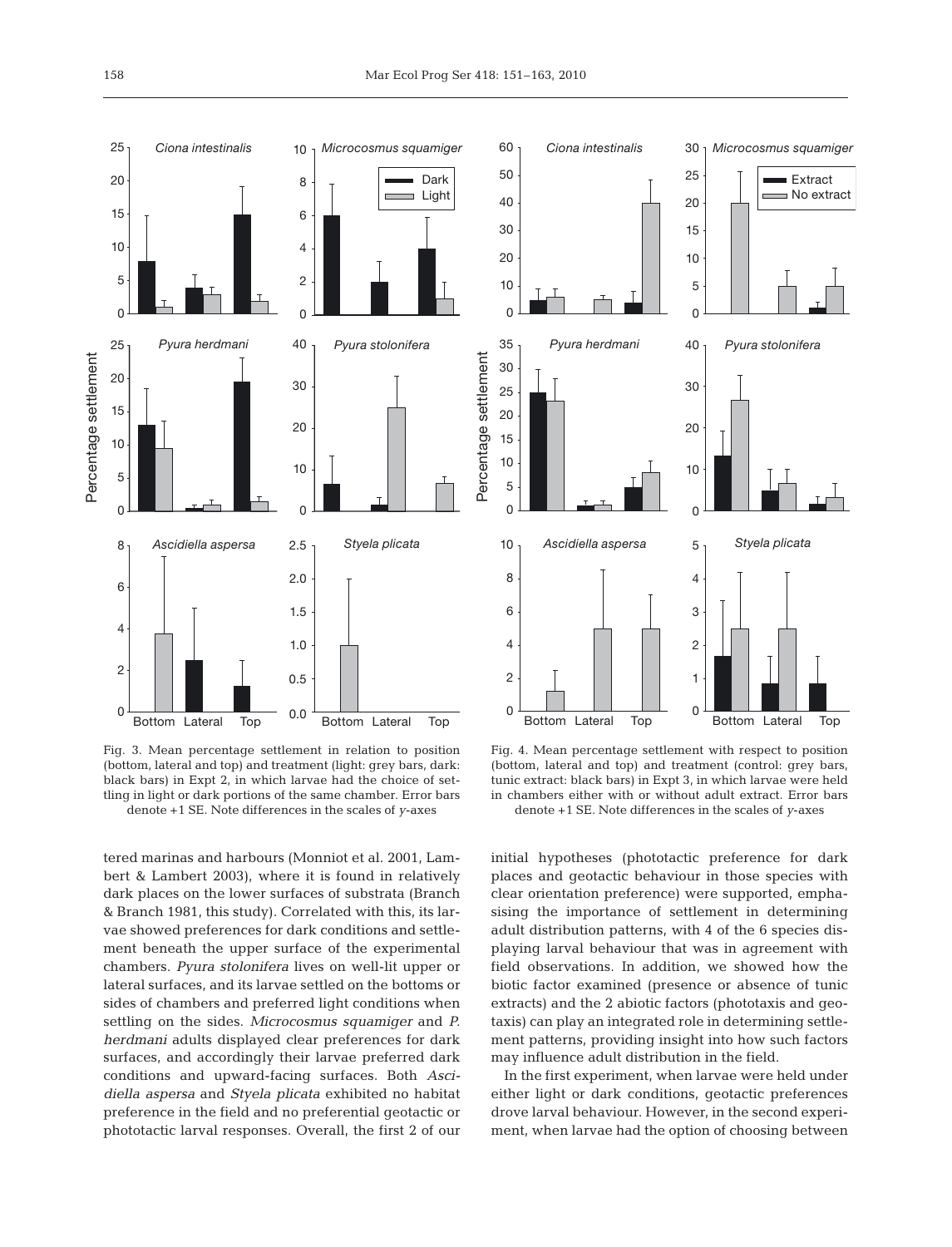Table 4. Log-linear analyses of the outcomes of Expt 3. Interaction was tested first and, if significant, each factor was tested at fixed levels of the other factor. Post hoc-like comparisons were performed when appropriate. LR: likelihood ratio; df: degrees of freedom. Significant values are indicated in **bold**

|                           | $Log-$<br>likelihood | <b>LR</b><br>$\chi^2$ | df             | p       | Pairwise comparisons               |
|---------------------------|----------------------|-----------------------|----------------|---------|------------------------------------|
| Ciona intestinalis        |                      |                       |                |         |                                    |
| Extract x Position        | $-14.087$            | 8.759                 | 2              | 0.013   |                                    |
| Extract (Bottom)          | $-3.615$             | 0.091                 | $\mathbf{1}$   | 0.763   |                                    |
| Extract (Lateral)         | $-5.206$             | 6.931                 | $\mathbf{1}$   |         | $0.008$ No Extract > Extract       |
| Extract (Top)             | $-21.493$            | 34.189                | 1              | < 0.001 | No Extract > Extract               |
| Position                  | $-7.078$             | 7.410                 | $\overline{2}$ | 0.025   | $Bottom = Top > Lateral$           |
| (with Extract)            |                      |                       |                |         |                                    |
| Position (Control)        | $-28.194$            | 43.718                |                |         | 2 < $0.001$ Top > Lateral = Bottom |
| Microcosmus squamiger     |                      |                       |                |         |                                    |
| $Extract \times Position$ | $-8.616$             | 3.429                 | 2              | 0.180   |                                    |
| Extract                   | $-25.686$            | 37.568                | 3              | < 0.001 | No Extract > Extract               |
| Position                  | $-14.932$            | 16.060                | 4              | 0.003   | $Bottom > Lateral = Top$           |
| Pyura herdmani            |                      |                       |                |         |                                    |
| Extract x Position        | $-12.923$            | 1.280                 | $\overline{2}$ | 0.527   |                                    |
| Extract                   | $-12.942$            | 1.319                 | 3              | 0.725   |                                    |
| Position                  | $-57.187$            | 89.808                | $\overline{4}$ |         | $< 0.001$ Bottom > Lateral = Top   |
| Pyura stolonifera         |                      |                       |                |         |                                    |
| Extract × Position        | $-9.823$             | 0.216                 | 2              | 0.897   |                                    |
| Extract                   | $-11.316$            | 3.202                 | 3              | 0.362   |                                    |
| Position                  | $-20.470$            | 21.511                | $\overline{4}$ |         | $< 0.001$ Bottom > Lateral = Top   |
| Ascidiella aspersa        |                      |                       |                |         |                                    |
| Extract x Position        | $-4.268$             | 0.004                 | 3              | 0.999   |                                    |
| Extract                   | $-10.504$            | 12.477                | 3              |         | $0.006$ No Extract $>$ Extract     |
| Position                  | $-5.470$             | 2.409                 | 5              | 0.301   |                                    |
| Styela plicata            |                      |                       |                |         |                                    |
| Extract x Position        | $-7.414$             | 2.231                 | 2              | 0.328   |                                    |
| Extract                   | $-7.616$             | 2.634                 | 3              | 0.526   |                                    |
| Position                  | $-8.967$             | 5.337                 | 4              | 0.254   |                                    |

shaded and light conditions, 3 species clearly preferred to settle on dark surfaces. Our results are in accordance with the general statement that shading facilitates the dominance of hard substrata by sessile invertebrates, while well-lit surfaces lead to algal-dominated communities (Miller & Etter 2008). For those species settling in the dark, this might incidentally lead to settlement among adult conspecifics, where light is reduced in the shade of adults, ultimately contributing to a gregarious distribution. An interesting result of the second experiment was that the 4 species that could be statistically analysed *(Ciona intestinalis*, *Microcosmus squamiger*, *Pyura herdmani*, *P. stolonifera)* all altered their geotactic behaviour from that displayed in the first experiment, showing a more haphazard geotactic settlement distribution or alteration of preferences in the second experiment. These results contrast with what has previously been found for the tadpole larvae of another solitary ascidian *(Ascidia mentula)* and for the planulae of a scyphozoan, in which the larvae did not alter their negative geotactic behaviour across a range of light conditions (Svane & Dolmer 1995). Our results suggest that during settlement, time of day and weather conditions (which can alter light conditions) may greatly influence larval behaviour.

Both *Styela plicata* and *Ascidiella aspersa* are common introduced species in South Africa (M. Rius, C. Griffiths, X. Turon unpublished) and have succeeded in establishing populations worldwide (Carlton 1996, Lambert & Lambert 2003, Barros et al. 2009). The fact that there were no settlement preferences in either of these species may indicate that they can successfully settle under a range of conditions and on a range of surfaces, increasing the likelihood of their colonising new localities. However, the proportions of settlement found for these 2 species were the lowest of all studied species, and therefore any interpretation of their settlement preferences must be cautious. Young & Braithwaite (1980) have shown that *Styela montereyensis*, like *S. plicata* and *A. aspersa*, shows no discrimination with respect to light or substratum type. Similarly, Young & Chia (1985) failed to find any settlement preferences in 6 other solitary ascidian species that were exposed to different light regimes. In our study we found strong patterns in 4 species out

of 6, with light intensity being an important factor modulating larval geotactic behaviour.

We found that the presence or absence of photoreceptors (ocelli) was only a moderate predictor of the behaviour of the larvae. *Ciona intestinalis*, *Pyura herdmani* and *P. stolonifera*, all of which have well-developed ocelli, showed significant phototactic behaviour, while *Styela plicata,* with a much reduced ocellus, displayed no phototaxis. However, *Ascidiella aspersa*, which has well-developed sensory organs, showed no response to different light conditions, and the larvae of *Microcosmus squamiger*, a species with no ocelli, showed a strong preference for settlement in the dark in the second experiment. This contrasts with the behaviour of the larvae of a closely related species that also lacks photoreceptors, *M. exasperatus*, which displays no light sensitivity or preferences (Svane & Young 1991).

Both conspecific attraction and gregarious behaviour have been identified as driving forces for the distribu-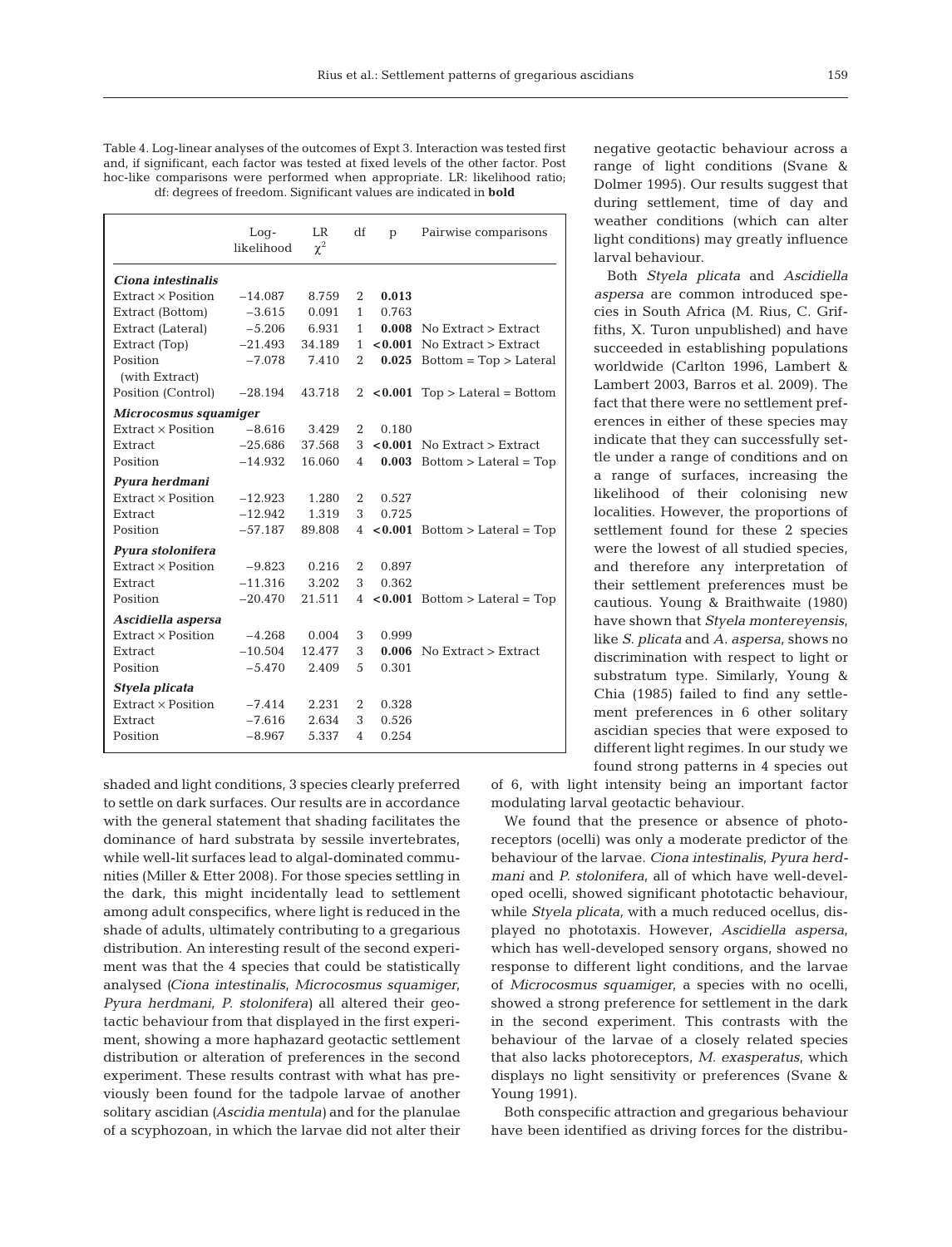![](_page_9_Figure_2.jpeg)

Fig. 5. Mean numbers of individuals per clump in the field, and mean percentage of settlers from all the experiments pooled, in relation to orientation. Error bars denote +1 SE. Note differences in scales of *y*-axes

tion of many organisms (Alonso et al. 2004, Budke et al. 2004, Gautier et al. 2006). In contrast to the third of our initial hypotheses, our results point to either an absence of response of larvae to cues from extracts of the adults, or strong inhibition by tunic extract. Similar to our findings, the percentage of metamorphosis of the solitary ascidian *Molgula citrina* decreases when its larvae are exposed to conspecific tunic homogenate (Durante 1991). This has implications for understanding how prior invasions might affect further colonisation. Our study showed that settlement was not promoted by the presence of adult extracts. However, it is possible that the adult extracts we employed acted as a repellent because they signalled damaged tissues of a conspecific. Other authors using adult extracts have found, however, that the presence of extracts induced metamorphosis (Svane et al. 1987), so we consider it unlikely that the extracts signal damaged tissues. Our findings indicate that the gregarious distribution of adults observed in the field is unlikely to be explained by larval attraction to adult cues, but may be the result of settlement being concentrated in habitats characterised by particular physical conditions. For many other marine species, physical factors seem to be stronger cues for settlement than chemical attraction by conspecific adults (Berntsson et al. 2004). Sometimes these preferred physical conditions such as light intensity and hydrody-

Table 5. Summary of significant outcomes of the 3 experiments for each factor and species showing preferential settlement position or treatment. Dashes indicate an absence of any significant preference. nt: not tested statistically; \*indicates a significant interaction between the effects of position and treatment, and therefore results may apply only to particular levels of each factor

| <b>Species</b>        | Expt 1        |                | Expt 2                    |            | Expt 3                    |               |  |
|-----------------------|---------------|----------------|---------------------------|------------|---------------------------|---------------|--|
|                       | Position      | Light vs. Dark | Position                  | Light/Dark | Position                  | Tunic extract |  |
|                       |               |                |                           |            |                           |               |  |
| Ciona intestinalis    | Top           |                |                           | Dark       | Bottom & Top <sup>*</sup> | Inhibition*   |  |
| Microcosmus squamiqer | <b>Bottom</b> |                |                           | Dark       | <b>Bottom</b>             | Inhibition    |  |
| Pyura herdmani        | <b>Bottom</b> |                | Bottom & Top <sup>*</sup> | Dark*      | <b>Bottom</b>             |               |  |
| Pyura stolonifera     | <b>Bottom</b> |                | Lateral*                  | Light*     | <b>Bottom</b>             |               |  |
| Ascidiella aspersa    | nt            | nt             | nt                        | nt         |                           | Inhibition    |  |
| Styela plicata        | nt            | nt             | nt                        | nt         |                           |               |  |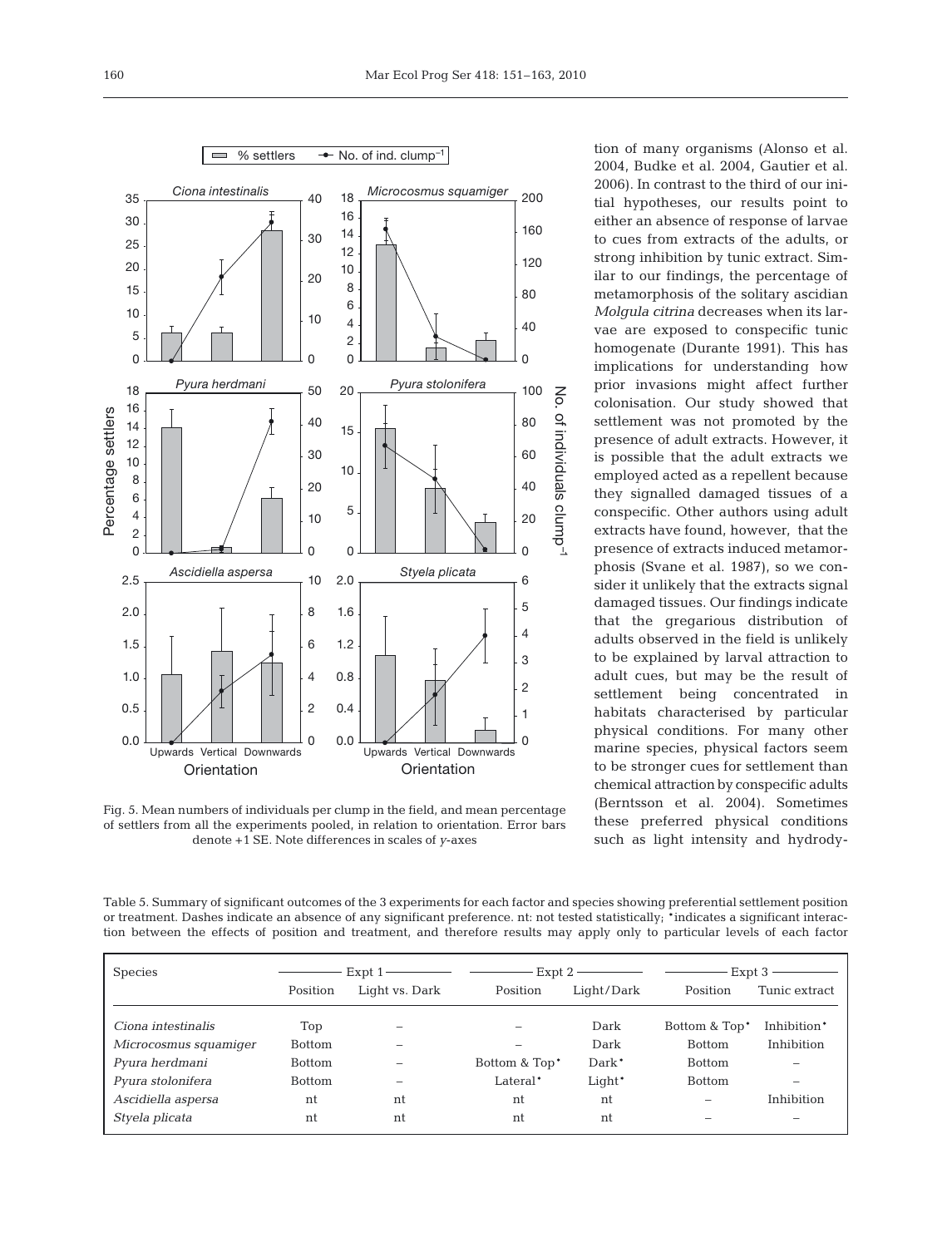namic conditions may coincidentally be associated with the presence of adults, or even created by adults, leading indirectly to aggregations. For instance, a baffle effect created by aggregations of adults (see Eckman 1983) may enhance the settlement of new larvae and protect the juveniles, thereby increasing their survival. However, more needs to be learned concerning the mechanisms driving the effect of conspecific adult attraction, and further experiments using gregarious ascidians have the potential to provide important insights.

In confined environments, such as harbours and marinas, where invasive ascidians are highly successful, the specific biological features of each species such as larval movement and offspring retention (Petersen & Svane 1995), the particular hydrodynamics of the location (Havenhand & Svane 1991) and adequate conditions for settlement (as shown in our study) may play important roles in influencing species distributions and the success of introduced populations. For example, *Ciona intestinalis* is widespread in dark, sheltered conditions in harbours and successfully colonises the culture ropes of mussel farms in South Africa, with important economic impacts (Robinson et al. 2005), as has also been reported in northeast American coastal waters (Ramsay et al. 2008).

Overall, because each of the 6 species we examined responded uniquely to the variables explored, it is not possible to generalise ascidian settlement behaviour. Biotic factors and chemical cues, other than those arising from conspecific adults, may determine aggregated settlement of ascidians in the field (Davis 1996, Hadfield & Paul 2001). However, our results favour the view that the aggregated distribution of the solitary ascidians considered reflects responses to abiotic rather than biotic factors, although there is always the possibility that complex biotic interactions, such as competition or facilitation, occur during juvenile and adult stages, as has been demonstrated in other gregarious organisms (Rius & McQuaid 2009). There is a need to further study the mechanisms that determine gregarious distribution in invasive species. Comparisons of species performance and biology across both introduced and native ranges could be enlightening (see Bossdorf et al. 2005). Concepts such as conspecific and kinship attraction, and gregarious behaviour should be incorporated in the study of the distribution of invasive species, as they might be key features for our understanding of the viability and success of these populations.

*Acknowledgements*. We thank J. Murray for assistance in the field and continuous stimulating discussions, 2 anonymous reviewers for valuable discussions and comments, and G. du Plessis (Zoology Department, University of Cape Town) for constructing the equipment. M.R. was supported by a travel grant from the Spanish 'Ministerio de Educación y Ciencia' during his stay at the University of Cape Town and by projects CTM2007-66635 and CSIC-PIE 2007-301026 of the Spanish Government. This project was funded by a grant to C.L.G. from the DST-NRF Centre of Excellence for Invasion Biology and an Andrew Mellon Foundation Grant to G.M.B. The work was carried out under permit and in accordance with the laws of South Africa.

#### LITERATURE CITED

- ► Alonso JC, Martín CA, Alonso JA, Palacín C, Magaña M, Lane SJ (2004) Distribution dynamics of a great bustard metapopulation throughout a decade: influence of conspecific attraction and recruitment. Biodivers Conserv 13: 1659–1674
- ► Barros RC, Rocha RM, Pie MR (2009) Human-mediated global dispersion of *Styela plicata* (Tunicata, Ascidiacea). Aquat Invasions 4:45–57
- ► Bennett CE, Marshall DJ (2005) The relative energetic costs of the larval period, larval swimming and metamorphosis for the ascidian *Diplosoma listerianum*. Mar Freshw Behav Physiol 38:21–29
- ► Berntsson KM, Jonsson PR, Larsson AI, Holdt S (2004) Rejection of unsuitable substrata as a potential driver of aggregated settlement in the barnacle *Balanus improvisus.* Mar Ecol Prog Ser 275:199–210
- ► Bossdorf O, Auge H, Lafuma L, Rogers WE, Siemann E, Prati D (2005) Phenotypic and genetic differentiation between native and introduced plant populations. Oecologia 144:  $1 - 11$ 
	- Branch GM, Branch ML (1981) The living shores of Southern Africa. Struik Publishers, Cape Town
	- Branch GM, Griffiths CL, Branch ML, Beckley LE (2010) Two oceans: a guide to the marine life of southern Africa. Struik Publishers, Cape Town
- ▶ Bryan PJ, Qian PY, Kreider JL, Chia FS (1997) Induction of larval settlement and metamorphosis by pharmacological and conspecific associated compounds in the serpulid polychaete *Hydroides elegans.* Mar Ecol Prog Ser 146: 81–90
	- Budke JC, Hettwer-Giehl EL, Athayde EA, Záchia RA (2004) Spatial distribution of *Mesadenella cuspidata* (Lindl.) Garay (Orchidaceae) in a riparian forest, Santa Maria, RS, Brazil. Acta Bot Bras 18:31–35
- ▶ Bullard SG, Whitlatch RB, Osman RW (2004) Checking the landing zone: Do invertebrate larvae avoid settling near superior spatial competitors? Mar Ecol Prog Ser 280: 239–247
- ► Byrne PG, Simmons LW, Roberts JD (2003) Sperm competition and the evolution of gamete morphology in frogs. Proc R Soc Lon B 270:2079–2086
- ► Byrnes JE, Reynolds PL, Stachowicz JJ (2007) Invasions and extinctions reshape coastal marine food webs. PLoS ONE 2:e295
- ► Calvo-Ugarteburu G, McQuaid CD (1998) Parasitism and invasive species: effects of digenetic trematodes on mussels. Mar Ecol Prog Ser 169:149–163
- ▶ Campbell K, Donlan CJ (2005) Feral goat eradications on islands. Conserv Biol 19:1362–1374
- ► Carlton JT (1996) Pattern, process, and prediction in marine invasion ecology. Biol Conserv 78:97–106
- ► Castilla JC, Guiñez R, Caro AU, Ortiz V (2004) Invasion of a rocky intertidal shore by the tunicate *Pyura praeputialis* in the Bay of Antofagasta, Chile. Proc Natl Acad Sci USA 101:8517–8524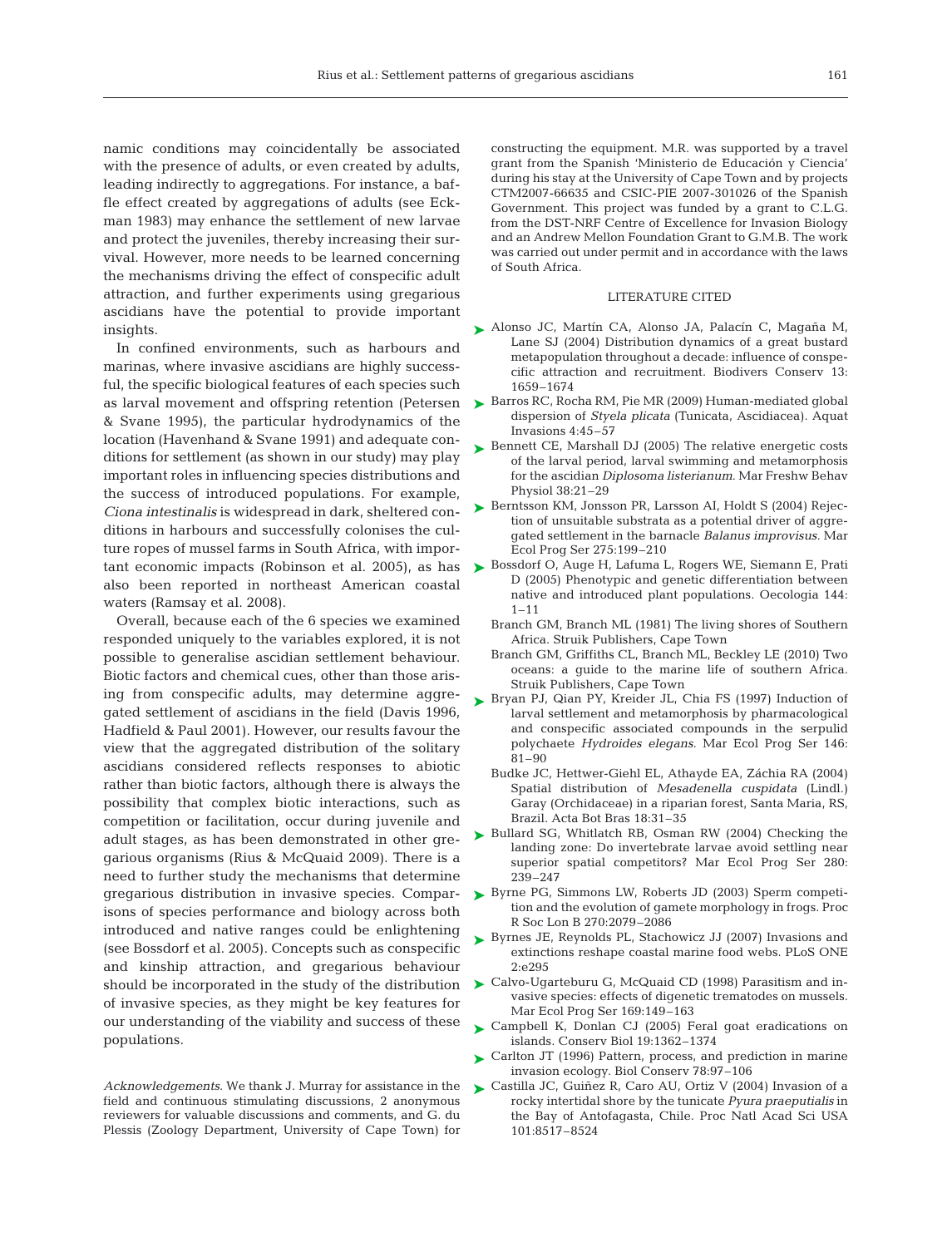- ► Cohen AN, Carlton JT (1998) Accelerating invasion rate in a highly invaded estuary. Science 279:555-558
- ► Colautti RI, Grigorovich IA, MacIsaac HJ (2006) Propagule pressure: a null model for biological invasions. Biol Invasions 8:1023–1037
- ► Davis AR (1996) Association among ascidians: facilitation of recruitment in *Pyura spinifera*. Mar Biol 126:35–41
- ► DeWalt SJ, Denslow JS, Hamrick JL (2004) Biomass allocation, growth, and photosynthesis of genotypes from native and introduced ranges of the tropical shrub *Clidemia hirta*. Oecologia 138:521–531
- ► Dreanno C, Matsumura K, Dohmae N, Takio K, Hirota H, Kirby RR, Clare AS (2006) An  $\alpha_2$ -macroqlobulin-like protein is the cue to gregarious settlement of the barnacle *Balanus amphitrite.* Proc Natl Acad Sci USA 103: 14396–14401
- ► Dulloo ME, Kell SP, Jones CG (2002) Impact and control of invasive alien species on small islands. Int For Rev 4:277–285
- ▶ Dupont L, Richard J, Paulet YM, Thouzeau G, Viard F (2006) Gregariousness and protandry promote reproductive insurance in the invasive gastropod *Crepidula fornicata*: evidence from assignment of larval paternity. Mol Ecol 15: 3009–3021
- ► Durante KM (1991) Larval behavior, settlement preference, and induction of metamorphosis in the temperate solitary ascidian *Molgula citrina* Alder & Hancock. J Exp Mar Biol Ecol 145:175–187
- ► Eckman JE (1983) Hydrodynamic processes affecting benthic recruitment. Limnol Oceanogr 28:241–257
- ► Gautier P, Olgun K, Uzum N, Miaud C (2006) Gregarious behaviour in a salamander: attraction to conspecific chemical cues in burrow choice. Behav Ecol Sociobiol 59:836–841
- Griffiths RJ (1976) The larval development of *Pyura* ➤ *stolonifera* (Tunicata). Trans R Soc S Afr 42:1–9
- ► Grosberg RK (1981) Competitive ability influences habitat choice in marine invertebrates. Nature 290:700–702
	- Hadfield MG, Paul VJ (2001) Natural chemical cues for settlement and metamorphosis of marine-invertebrate larvae. In: McClintock JB, Baker BJ (eds) Marine chemical ecology. CRC Press, Boca Raton, FL, p 431–461
- ► Havenhand JN, Svane I (1991) Roles of hydrodynamics and larval behaviour in determining spatial aggregation in the tunicate *Ciona intestinalis.* Mar Ecol Prog Ser 68:271–276
- ▶ Hinz HL, Schwarzlaender M (2004) Comparing invasive plants from their native and exotic range: What can we learn for biological control? Weed Technol 18:1533–1541
- ► Howes S, Herbinger CM, Darnell P, Vercaemer B (2007) Spatial and temporal patterns of recruitment of the tunicate *Ciona intestinalis* on a mussel farm in Nova Scotia, Canada. J Exp Mar Biol Ecol 342:85–92
- Jacobs MW, Degnan BM, Bishop JDD, Strathmann RR (2008) ➤ Early activation of adult organ differentiation during delay of metamorphosis in solitary ascidians, and consequences for juvenile growth. Invertebr Biol 127:217–236
- ► Jiang D, Tresser JW, Horie T, Tsuda M, Smith WC (2005) Pigmentation in the sensory organs of the ascidian larva is essential for normal behavior. J Exp Biol 208:433–438
	- Kasper ML, Reeson AF, Austin AD (2008) Colony characteristics of *Vespula germanica* (F.) (Hymenoptera, Vespidae) in a Mediterranean climate (southern Australia). Aust J Entomol 47:265–274
- ► Keough MJ, Downes BJ (1986) Effects of settlement and postsettlement mortality on the distribution of the ascidian *Trididemnum opacum.* Mar Ecol Prog Ser 33:279–285
- ► Keough MJ, Raimondi PT (1995) Responses of settling invertebrate larvae to bioorganic films: effects of different types of films. J Exp Mar Biol Ecol 185:235–253
- Knoke D, Burke PJ (1991) Log-linear models. Sage University paper series on quantitative applications in the social sciences. Sage Publications, Newbury Park, CA
- ► Koh EGL, Sweatman H (2000) Chemical warfare among scleractinians: bioactive natural products from *Tubastraea faulkneri* Wells kill larvae of potential competitors. J Exp Mar Biol Ecol 251:141–160
- ► Kopin CY, Epifanio CE, Nelson S, Stratton M (2001) Effects of chemical cues on metamorphosis of the Asian shore crab *Hemigrapsus sanguineus*, an invasive species on the Atlantic Coast of North America. J Exp Mar Biol Ecol 265: 141–151
	- Kott P (1985) The Australian Ascidiacea, Part 1. Phlebobranchia and Stolidobranchia. Mem Queensl Mus 23:1–438
- Lambert G (2005) Ecology and natural history of the protochordates. Can J Zool 83:34–50 ➤
- ► Lambert G (2007) Invasive sea squirts: a growing global problem. J Exp Mar Biol Ecol 342:3–4
- ► Lambert CC, Lambert G (2003) Persistence and differential distribution of nonindigenous ascidians in harbors of the Southern California Bight. Mar Ecol Prog Ser 259:145–161
- ► Marshall DJ, Styan CA, Keough MJ (2000) Intraspecific covariation between egg and body size affects fertilisation kinetics of free-spawning marine invertebrates. Mar Ecol Prog Ser 195:305–309
	- Mastrototaro F, D'Onghia G, Tursi A (2008) Spatial and seasonal distribution of ascidians in a semi-enclosed basin of the Mediterranean Sea. J Mar Biol Assoc UK 88: 1053–1061
	- McHenry MJ, Patek SN (2004) The evolution of larval morphology and swimming performance in ascidians. Evolution 58:1209–1224
- ► Millar RH (1971) The biology of ascidians. Adv Mar Biol 9:  $1 - 100$
- ► Miller RJ, Etter RJ (2008) Shading facilitates sessile invertebrate dominance in the rocky subtidal Gulf of Maine. Ecology 89:452–462
	- Monniot C, Monniot F, Laboute P (1991) Coral reef ascidians of New Caledonia. Éditions de L'Orstom, Paris
	- Monniot C, Monniot F, Griffiths CL, Schleyer M (2001) South African ascidians. Ann S Afr Mus 108:1–141
- ▶ Nathan R, Muller-Landau HC (2000) Spatial patterns of seed dispersal, their determinants and consequences for recruitment. Trends Ecol Evol 15:278–285
	- Niermann-Kerkenberg E, Hofmann DK (1989) Fertilization and normal development in *Ascidiella aspersa* (Tunicata) studied with Nomarski-optics. Helgol Meeresunters 43: 245–258
- ▶ Ohtsuki H (1990) Statocyte and ocellar pigment cell in embryos and larvae of the ascidian, *Styela plicata* (Lesueur). Dev Growth Differ 32:85–90
- ► Petersen JK, Svane I (1995) Larval dispersal in the ascidian *Ciona intestinalis* (L.). Evidence for a closed population. J Exp Mar Biol Ecol 186:89–102
	- Quinn GP, Keough MJ (2002) Experimental design and data analysis for biologists. Cambridge University Press, Cambridge
	- Ramsay SM, Otter K, Ratcliffe LM (1999) Nest-site selection by female black-capped chickadees: settlement based on conspecific attraction? Auk 116:604–617
- ► Ramsay A, Davidson J, Landry T, Arsenault G (2008) Process of invasiveness among exotic tunicates in Prince Edward Island, Canada. Biol Invasions 10:1311–1316
- ▶ Rius M, McQuaid CD (2009) Facilitation and competition between invasive and indigenous mussels over a gradient of physical stress. Basic Appl Ecol 10:607–613
- ► Rius M, Pineda MC, Turon X (2009a) Population dynamics